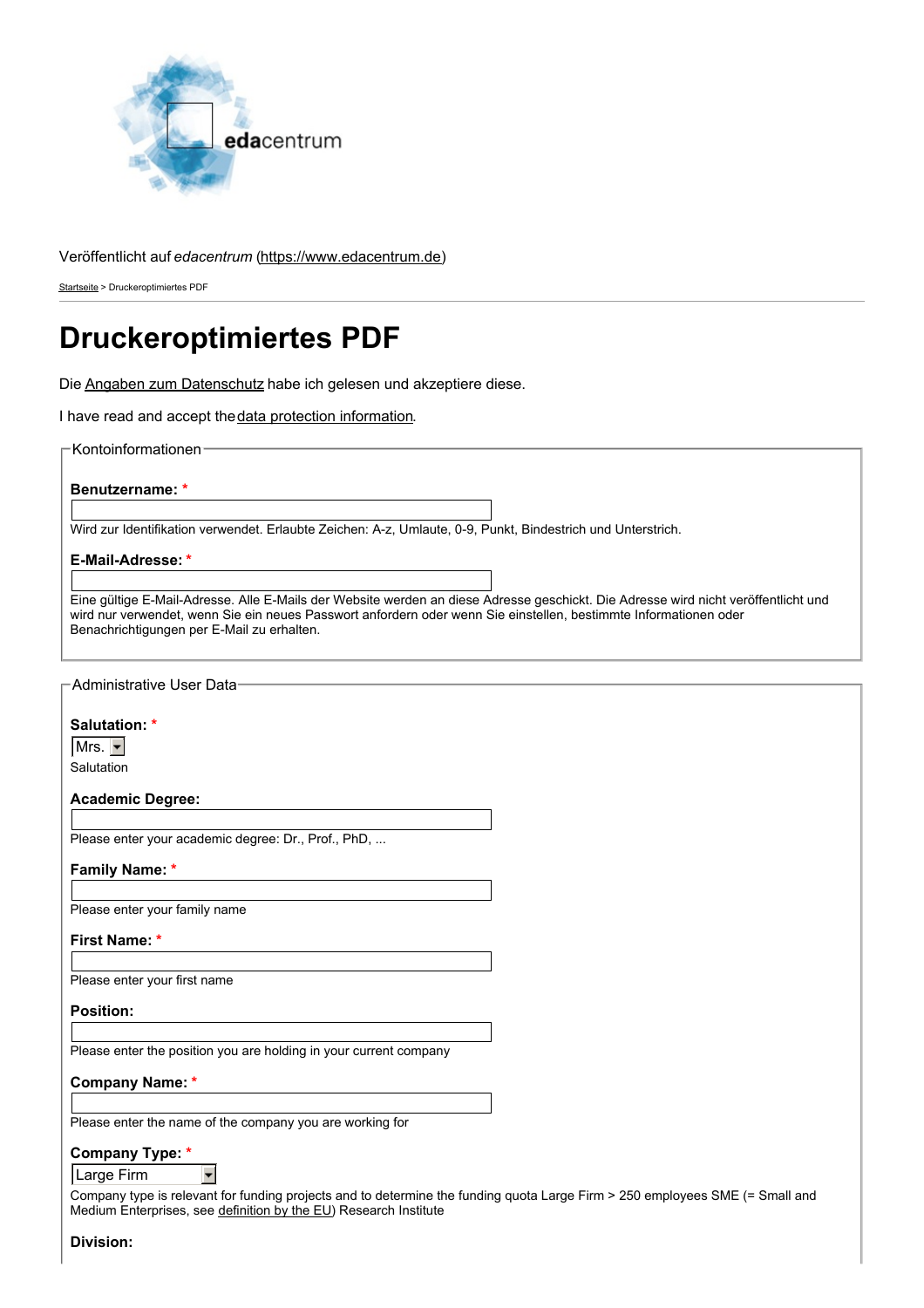|  |  | Please enter you company division |
|--|--|-----------------------------------|
|  |  |                                   |

#### **Department:**

Please enter the name of your company / university / institute department.

#### **P.O. Box:**

Please enter your post office box number.

#### **Street: \***

**Zip Code: \***

**Town: \***

#### **Staat, Provinz oder Region:**

z.B. Albama für USA oder Niedersachsen für Deutschland

#### **Country: \***

AF  $\vert \cdot \vert$ 

## **Microsoft Teams ID / Account Name:**

If you are logged in to the Microsoft Teams Client with another ID/Account than your registered E-Mail address please fill in this field, otherwise leave this field empty.

#### **Telephone: \***

**Mobile:**

**Fax:**

**User URL:**

Please enter your company's URL

#### **Company VAT ID number:**

Company VAT ID number (non-German companies only)

#### **Reason of your registration:\***

Please let us know the reason of your registration. (Spam avoidance) Bitte teilen Sie uns den Grund für Ihre Registrierung mit. (Spam-Vermeidung) Der Inhalt dieses Feldes wird nicht öffentlich zugänglich angezeigt.

Contact Information **Vorname: Nachname:**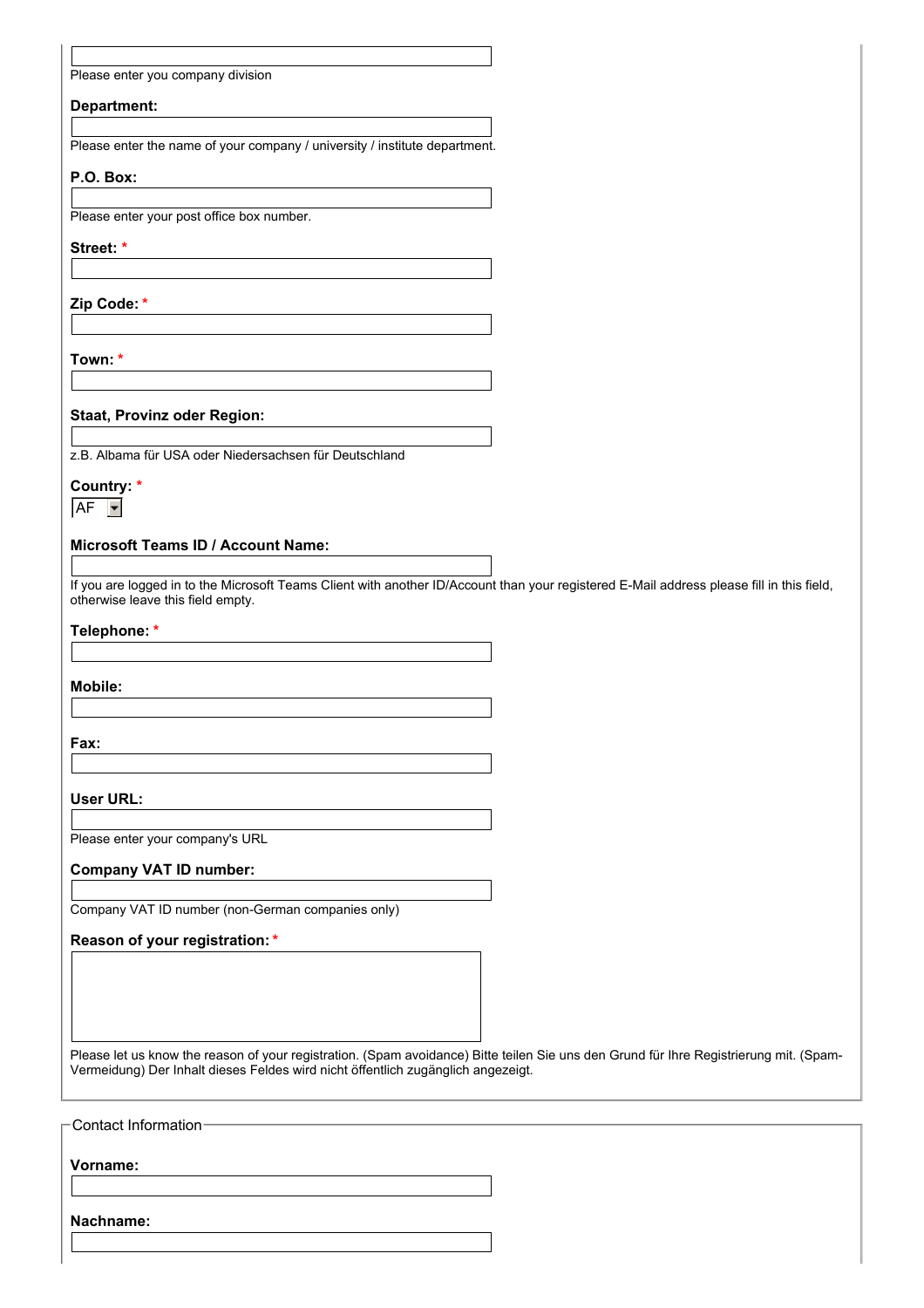| Geburtstag:                               |  |
|-------------------------------------------|--|
| $\sqrt{2022 - \text{Jul}}$<br>$\boxed{2}$ |  |
| Organisation:                             |  |
|                                           |  |
| Telefon:                                  |  |
|                                           |  |
| URL:                                      |  |
|                                           |  |
| Straße:                                   |  |
|                                           |  |
| Stadt:                                    |  |
|                                           |  |
| Postanschrift:                            |  |
|                                           |  |
| Provinz:                                  |  |
|                                           |  |
| Land:                                     |  |
|                                           |  |
|                                           |  |
|                                           |  |

# Expertise /

**Interest** 

- Automotive
- □ Avionics, Military, Government
- □ Communication Systems (wired or wireless)
- Computers, Systems, Peripherals
- Consumer Electronics
- □ Medical Equipment
- Renewable Energies
- **Energy Efficiency**
- Energy Management
- $\Box$  Semiconductors
- □ System Design
- Analogue/Mixed Signal Design
- □ Hardware Physical Design
- □ Hardware Logic Design
- Firmware Design
- **Middleware Design**
- □ Application Software Design
- System Software Design
- □ MEMS Design